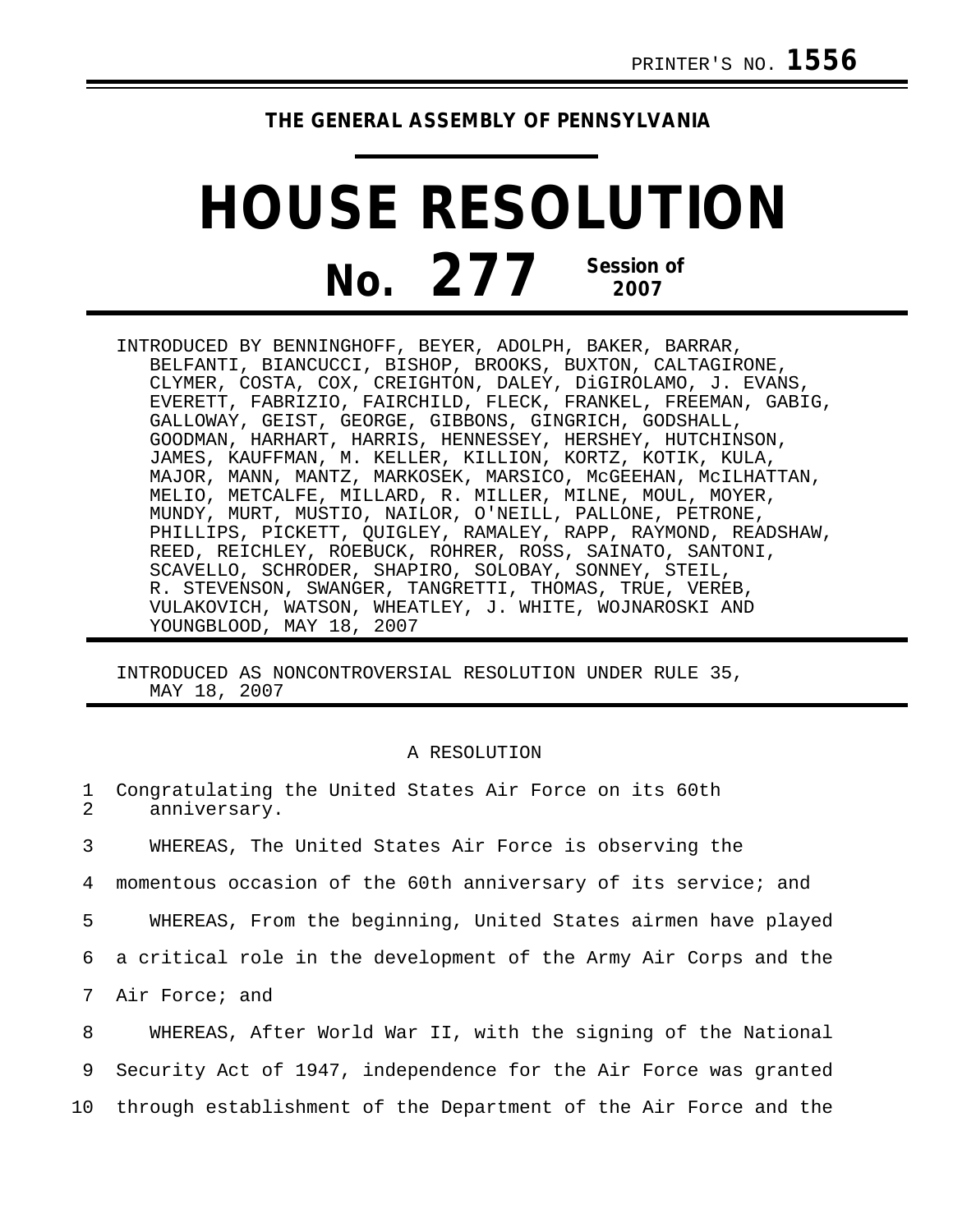1 Office of the Secretary of Defense with limited authority over 2 the services; and

3 WHEREAS, On September 18, 1947, the Air Force became a 4 separate service; and

5 WHEREAS, On October 14, 1947, the new Air Force was propelled 6 into the supersonic era by breaking the speed of sound with its 7 Bell XS-1; and

8 WHEREAS, The United States Air Force showed its air 9 capabilities and independence by breaking the Soviet Union's 10 blockade of Berlin in 1948; and

11 WHEREAS, The United States Air Force provided the cornerstone 12 of the capabilities of the North Atlantic Treaty Organization 13 (NATO) against the Warsaw Pact led by the Soviet Union for four 14 decades; and

15 WHEREAS, The United States Air Force established our 16 country's preeminent defense strategy, known as the Strategic 17 Air Command (SAC), and through force structure enhancement 18 transformed this strategy into the current Air Combat and 19 Mobility Command; and

20 WHEREAS, Today the United States Air Force has more than 21 350,000 active-duty airmen, representing 50% of our total force 22 in air power; and

23 WHEREAS, The United States Air Force, despite its smaller 24 size since the end of the Cold War, is continually called upon 25 to participate in contingency operations with a global reach; 26 and

27 WHEREAS, The United States Air Force has taken on a whole new 28 role in the global war on terror since September 11, 2001, while 29 actively protecting the homeland and our freedom; and

30 WHEREAS, With this year's theme, "Heritage to Horizons," the 20070H0277R1556 - 2 -